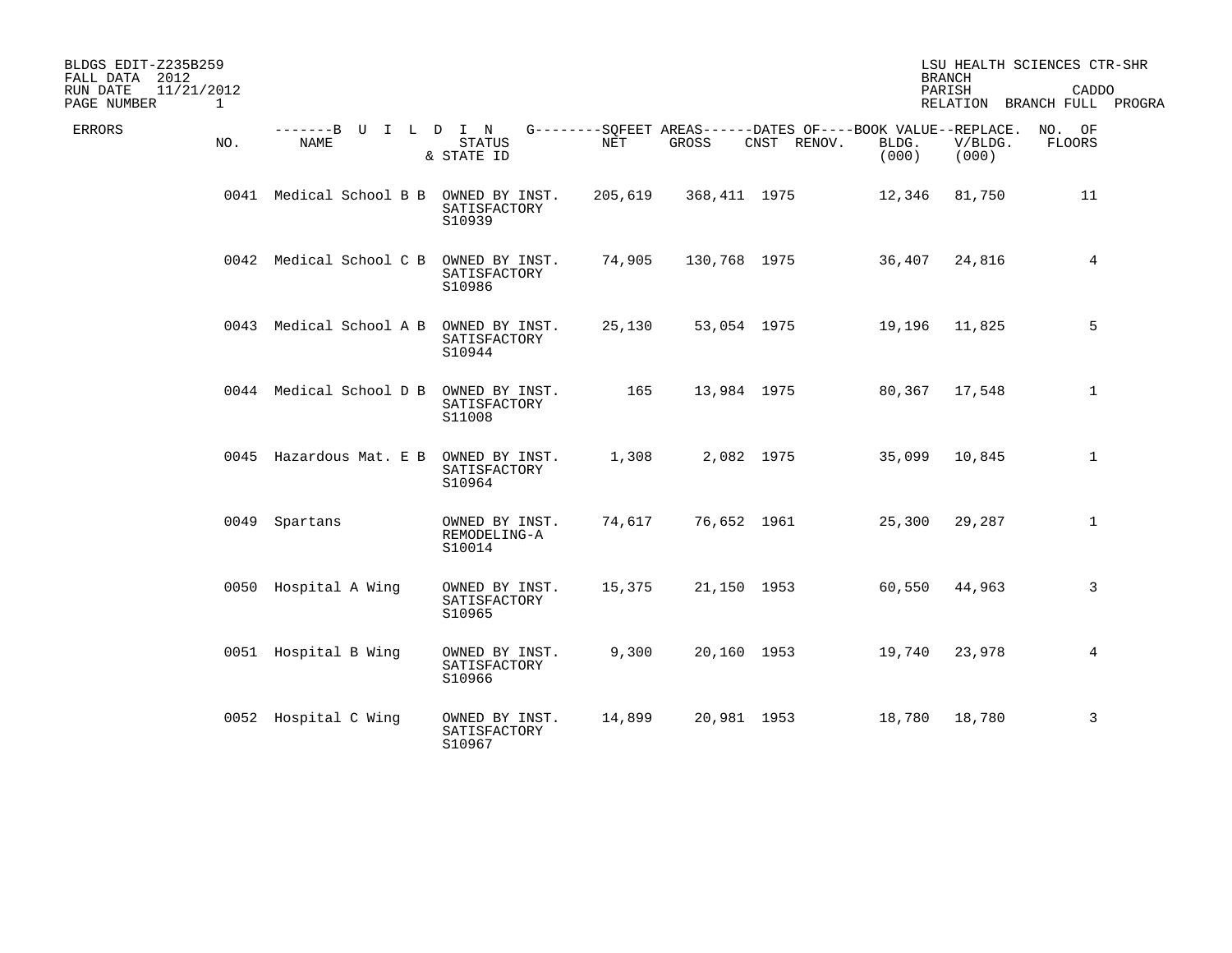| BLDGS EDIT-Z235B259<br>2012<br>FALL DATA |     |                                     |                                          |         |              |                                                                            |                | <b>BRANCH</b>    | LSU HEALTH SCIENCES CTR-SHR          |  |
|------------------------------------------|-----|-------------------------------------|------------------------------------------|---------|--------------|----------------------------------------------------------------------------|----------------|------------------|--------------------------------------|--|
| 11/21/2012<br>RUN DATE<br>PAGE NUMBER    | 2   |                                     |                                          |         |              |                                                                            |                | PARISH           | CADDO<br>RELATION BRANCH FULL PROGRA |  |
| ERRORS                                   | NO. | -------B U I L D I N<br><b>NAME</b> | <b>STATUS</b><br>& STATE ID              | NET     | GROSS        | G--------SQFEET AREAS------DATES OF----BOOK VALUE--REPLACE.<br>CNST RENOV. | BLDG.<br>(000) | V/BLDG.<br>(000) | NO. OF<br><b>FLOORS</b>              |  |
|                                          |     | 0053 Hospital D Wing                | OWNED BY INST.<br>SATISFACTORY<br>S10968 | 28,687  | 41,036 1953  |                                                                            | 38,590         | 38,590           | $\overline{4}$                       |  |
|                                          |     | 0054 Hospital E Wing                | OWNED BY INST.<br>SATISFACTORY<br>S10969 | 17,310  | 37,982 1953  |                                                                            | 37,250         | 37,250           | 4                                    |  |
|                                          |     | 0055 Hospital F Wing                | OWNED BY INST.<br>SATISFACTORY<br>S10970 | 9,467   | 15,450 1953  |                                                                            | 11,730         | 11,730           | 2                                    |  |
|                                          |     | 0056 Hospital G Wing                | OWNED BY INST.<br>SATISFACTORY<br>S10971 | 46,570  | 74,778 1953  |                                                                            | 73,340         | 73,340           | 11                                   |  |
|                                          |     | 0057 Hospital H Wing                | OWNED BY INST.<br>SATISFACTORY<br>S10972 | 22,664  | 68,629 1953  |                                                                            | 68,020         | 68,020           | 12                                   |  |
|                                          |     | 0058 Hospital J Wing                | OWNED BY INST.<br>SATISFACTORY<br>S10973 | 44,056  | 76,582 1953  |                                                                            | 75,140         | 75,140           | 11                                   |  |
|                                          |     | 0059 Hospital K Wing                | OWNED BY INST.<br>SATISFACTORY<br>S10974 | 109,681 | 240,897 1982 |                                                                            | 23,633         | 23,633           | 11                                   |  |
|                                          |     | 0060 Hospital L Wing                | OWNED BY INST.<br>SATISFACTORY<br>S10975 | 3,296   | 13,030 1975  |                                                                            | 63,927         | 11,940           | $\mathbf{1}$                         |  |
|                                          |     | 0062 Hospital S Wing (P             | OWNED BY INST.<br>SATISFACTORY<br>S10977 | 1,846   | 33,284 1953  |                                                                            | 25,981         | 39,400           | $\mathbf{1}$                         |  |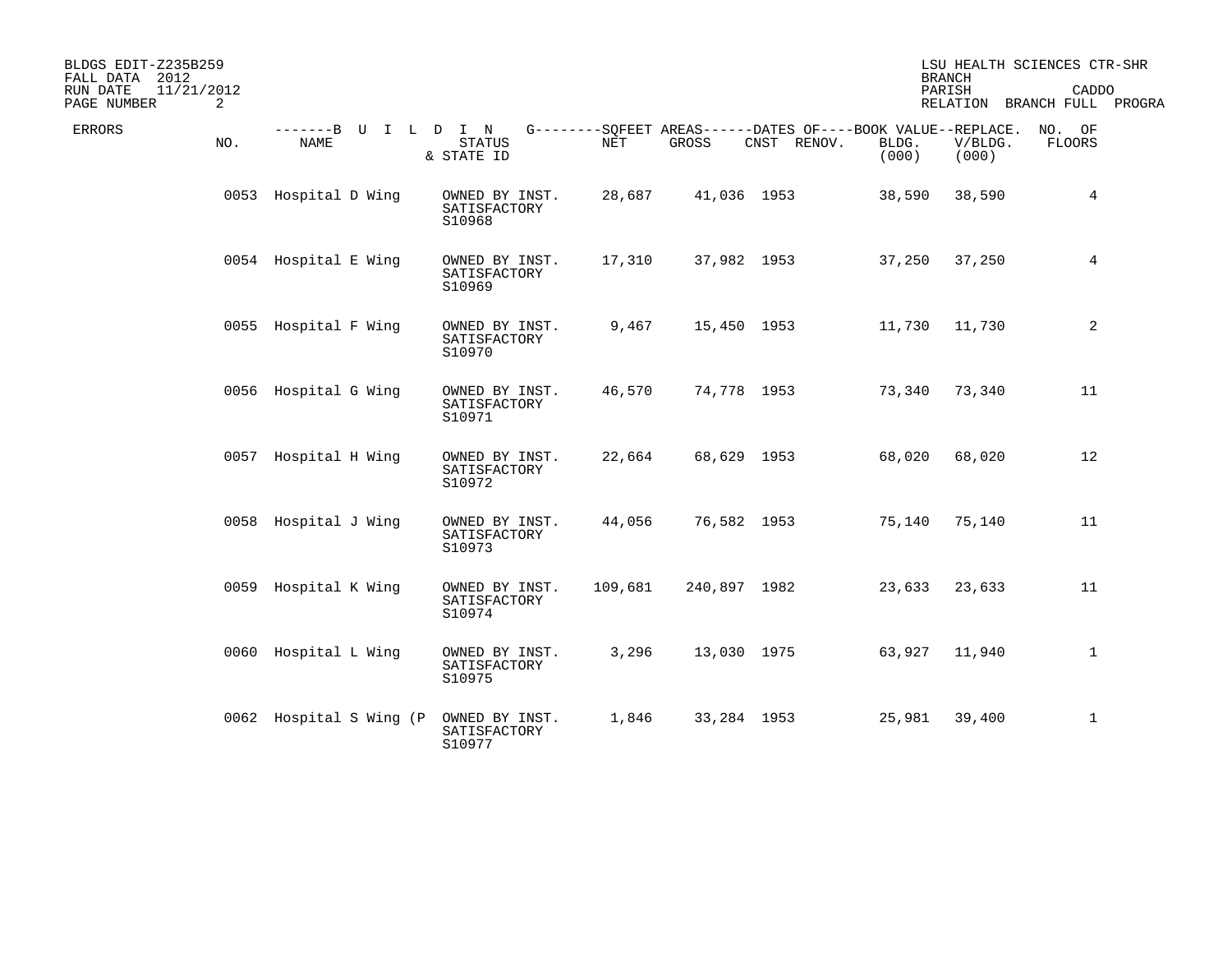| BLDGS EDIT-Z235B259<br>FALL DATA 2012                 |                                     |                                          |            |             |                                                                            |                | <b>BRANCH</b>    | LSU HEALTH SCIENCES CTR-SHR          |  |
|-------------------------------------------------------|-------------------------------------|------------------------------------------|------------|-------------|----------------------------------------------------------------------------|----------------|------------------|--------------------------------------|--|
| 11/21/2012<br>RUN DATE<br>$\mathbf{3}$<br>PAGE NUMBER |                                     |                                          |            |             |                                                                            |                | PARISH           | CADDO<br>RELATION BRANCH FULL PROGRA |  |
| <b>ERRORS</b><br>NO.                                  | -------B U I L D I N<br><b>NAME</b> | <b>STATUS</b><br>& STATE ID              | <b>NET</b> | GROSS       | G--------SOFEET AREAS------DATES OF----BOOK VALUE--REPLACE.<br>CNST RENOV. | BLDG.<br>(000) | V/BLDG.<br>(000) | NO. OF<br><b>FLOORS</b>              |  |
|                                                       | 0063 Hospital X Wing                | OWNED BY INST.<br>SATISFACTORY<br>S10978 | 2,826      |             | 5,172 1972                                                                 | 50,600         | 50,600           | $\mathbf{1}$                         |  |
|                                                       | 0064 Admin Bldg                     | OWNED BY INST.<br>SATISFACTORY<br>S10992 | 38,967     | 77,892 1953 |                                                                            | 96,976         | 10,115           | 6                                    |  |
|                                                       | 0065 Print Shop                     | OWNED BY INST.<br>SATISFACTORY<br>S10940 | 2,078      |             | 3,170 1953                                                                 | 57,000         | 66,487           | 2                                    |  |
|                                                       | 0066 OPD                            | OWNED BY INST.<br>SATISFACTORY<br>S10996 | 25,704     |             | 52,363 1973                                                                | 25,770         | 47,090           | 4                                    |  |
|                                                       | 0067 Eye Clinic                     | OWNED BY INST.<br>SATISFACTORY<br>S10943 | 7,268      | 10,056 1967 |                                                                            | 25,000         | 55,566           | $\mathbf{1}$                         |  |
|                                                       | 0097 Mollie Webb                    | OWNED BY INST.<br>SATISFACTORY<br>S11002 | 6,052      |             | 8,704 1999                                                                 | 88,533         | 88,533           | $\mathbf 1$                          |  |
|                                                       | 0098 Student Union                  | OWNED BY INST.<br>SATISFACTORY<br>S11513 | 3,077      |             | 3,993 1940                                                                 | 52,000         | 52,000           | $\mathbf{1}$                         |  |
|                                                       | 0107 Lee Dry Goods                  | OWNED BY INST.<br>SATISFACTORY<br>S12685 | 55,392     |             | 60,160 1992                                                                | 14,231         | 19,004           | $\mathbf{1}$                         |  |
|                                                       | 0108 Patient Accounts               | OWNED BY INST.<br>SATISFACTORY<br>S09749 | 8,868      | 13,375 1970 |                                                                            | 22,050         | 10,888           | $\mathbf{1}$                         |  |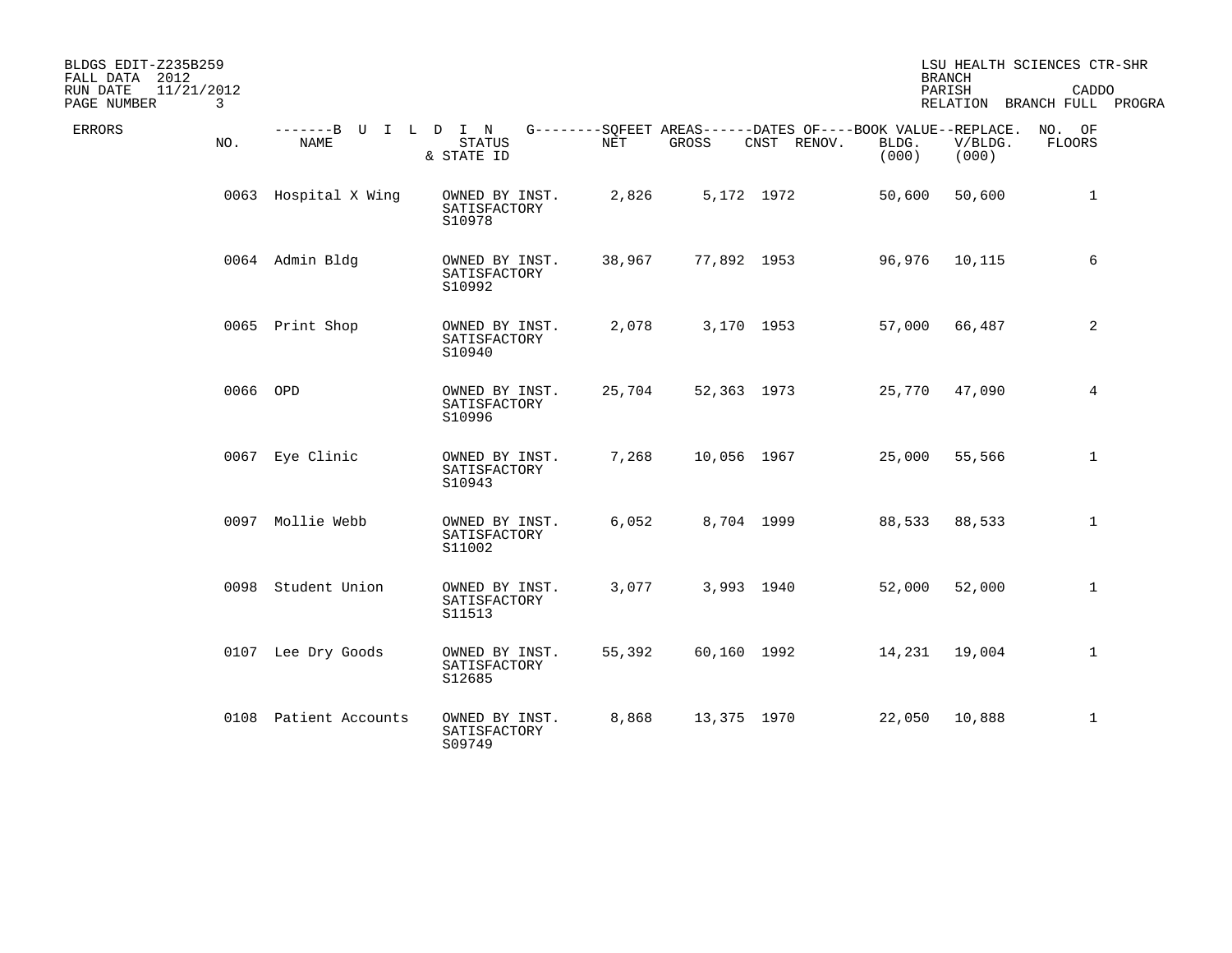| BLDGS EDIT-Z235B259<br>FALL DATA 2012 |          |                                     |                                          |        |              |                                                                           |                | <b>BRANCH</b>    | LSU HEALTH SCIENCES CTR-SHR          |  |
|---------------------------------------|----------|-------------------------------------|------------------------------------------|--------|--------------|---------------------------------------------------------------------------|----------------|------------------|--------------------------------------|--|
| 11/21/2012<br>RUN DATE<br>PAGE NUMBER | 4        |                                     |                                          |        |              |                                                                           |                | PARISH           | CADDO<br>RELATION BRANCH FULL PROGRA |  |
| ERRORS                                | NO.      | -------B U I L D I N<br><b>NAME</b> | <b>STATUS</b><br>& STATE ID              | NET    | GROSS        | $G------SQFEET AREAS------DATES OF---BOOK VALUE--REPLACE.$<br>CNST RENOV. | BLDG.<br>(000) | V/BLDG.<br>(000) | NO. OF<br><b>FLOORS</b>              |  |
|                                       |          | 0109 Medical Records                | OWNED BY INST.<br>SATISFACTORY<br>S09751 | 2,178  |              | 2,204 1990                                                                | 62,926         | 62,926           | $\mathbf{1}$                         |  |
|                                       |          | 0111 Physical Plant                 | OWNED BY INST.<br>SATISFACTORY<br>S10006 | 14,177 | 21,207 1993  |                                                                           | 11,517         | 11,517           | 2                                    |  |
|                                       | 0118 WCC |                                     | OWNED BY INST.<br>SATISFACTORY<br>S13100 | 30,195 | 49,208 1997  |                                                                           | 60,203         | 63,787           | 2                                    |  |
|                                       |          | 0119 FWCC                           | OWNED BY INST.<br>SATISFACTORY<br>S13673 | 30,965 | 75,028 2004  |                                                                           | 13,894         | 16,274           | 4                                    |  |
|                                       | 0120 ACC |                                     | OWNED BY INST.<br>SATISFACTORY<br>S13875 | 94,180 | 155,384 2004 |                                                                           | 24,009         | 37,747           | 3                                    |  |
|                                       |          | 0121 Stonewall Facility             | OWNED BY INST.<br>SATISFACTORY<br>S13220 | 4,920  |              | 6,985 1999                                                                | 56,511         | 56,511           | $\mathbf 1$                          |  |
|                                       |          | 0122 Viral Disease Clin             | OWNED BY INST.<br>SATISFACTORY<br>S13393 | 2,919  |              | 5,356 1999                                                                | 13,650         | 80,807           | $\mathbf{1}$                         |  |
|                                       |          | 0123 Clinical Research              | LEASED<br>SATISFACTORY<br>L03043         | 13,841 | 19,928 1967  |                                                                           | 51,000         | 26,030           | $\mathbf 1$                          |  |
|                                       |          | 0124 WCC Power Plant                | OWNED BY INST.<br>SATISFACTORY<br>S12047 | 592    |              | 5,460 1997                                                                | 50,000         | 39,723           | $\mathbf{1}$                         |  |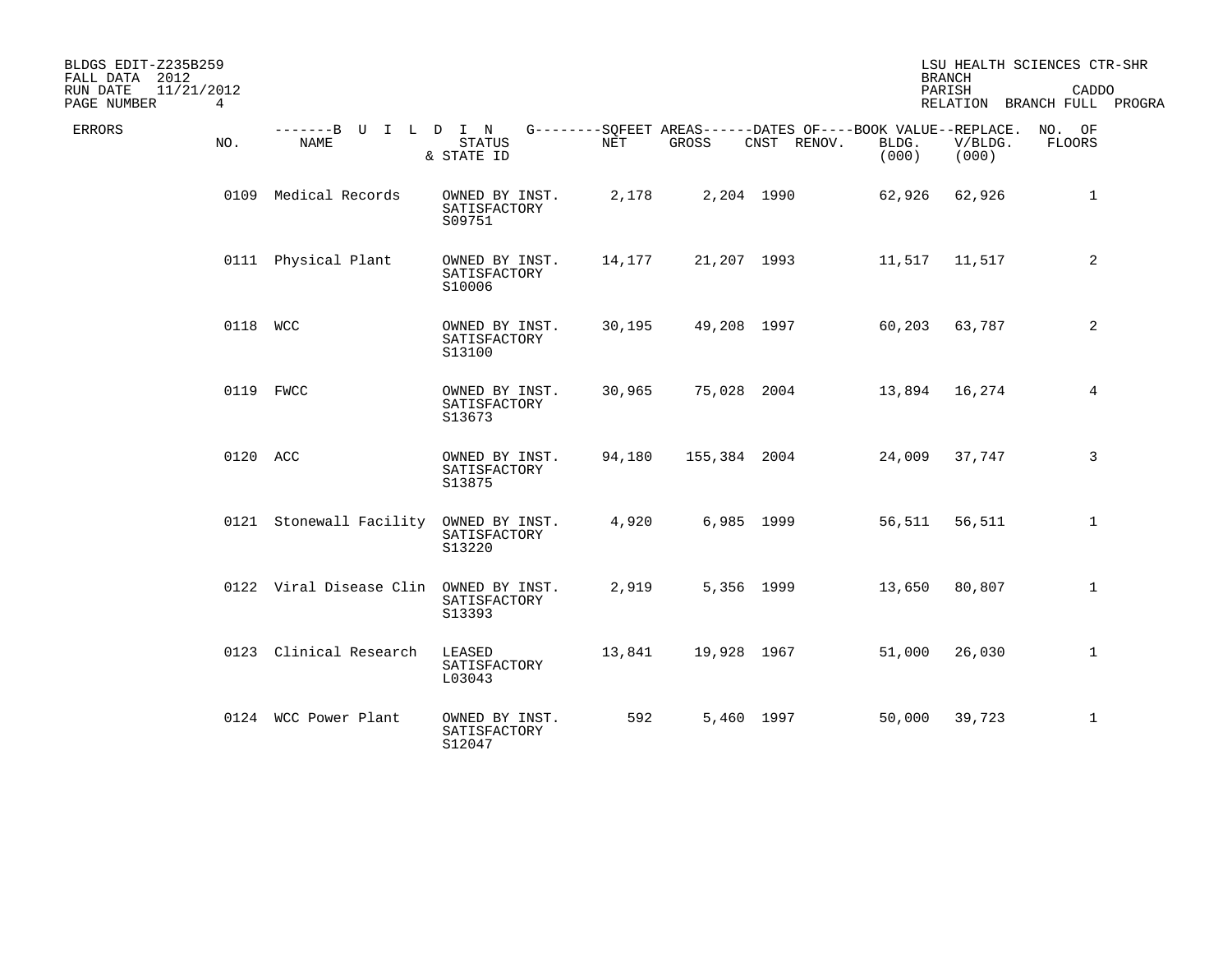| BLDGS EDIT-Z235B259<br>FALL DATA<br>2012   |                               |                                                    |        |             |                                                                            |                | <b>BRANCH</b>    | LSU HEALTH SCIENCES CTR-SHR          |  |
|--------------------------------------------|-------------------------------|----------------------------------------------------|--------|-------------|----------------------------------------------------------------------------|----------------|------------------|--------------------------------------|--|
| 11/21/2012<br>RUN DATE<br>PAGE NUMBER<br>5 |                               |                                                    |        |             |                                                                            |                | PARISH           | CADDO<br>RELATION BRANCH FULL PROGRA |  |
| <b>ERRORS</b><br>NO.                       | -------B U I L<br><b>NAME</b> | I N<br>$\mathbf{D}$<br><b>STATUS</b><br>& STATE ID | NET    | GROSS       | G--------SQFEET AREAS------DATES OF----BOOK VALUE--REPLACE.<br>CNST RENOV. | BLDG.<br>(000) | V/BLDG.<br>(000) | NO. OF<br><b>FLOORS</b>              |  |
|                                            | 0125 Radiation Therapy        | OWNED BY INST.<br>SATISFACTORY<br>S13693           | 7,704  | 17,721 1999 |                                                                            | 39,875         | 38,301           | 2                                    |  |
|                                            | 0126 WIC                      | LEASED<br>SATISFACTORY<br>L13857                   | 1,726  |             | 2,415 2002                                                                 | 78,174         | 41,092           | $\mathbf 1$                          |  |
|                                            | 0127 Poison Control           | LEASED<br>SATISFACTORY<br>L13858                   | 3,774  |             | 5,133 2002                                                                 | 16,615         | 72,812           | $\mathbf{1}$                         |  |
| 0128                                       | Blood Center                  | LEASED<br>SATISFACTORY<br>L13856                   | 8,076  | 10,986 2002 | 2010                                                                       | 35,561         | 30,186           | $\mathbf{1}$                         |  |
| 0129                                       | Chevyland Bldg 1              | LEASED<br>SATISFACTORY<br>L02947                   | 1,157  |             | 1,280 1985                                                                 | 7,347          | 92,733           | $\mathbf{1}$                         |  |
| 0130                                       | Chevyland Bldg 2              | LEASED<br>SATISFACTORY<br>L02945                   | 7,363  |             | 8,870 1965                                                                 | 50,914         | 98,359           | $\mathbf 1$                          |  |
|                                            | 0131 Chevyland Bldg 3         | LEASED<br>SATISFACTORY<br>L02946                   | 572    |             | 700 1965                                                                   | 4,018          | 16,124           | $\mathbf{1}$                         |  |
|                                            | 0132 Chevyland Bldg 5         | LEASED<br>SATISFACTORY<br>L02948                   | 15,650 | 16,542 1965 |                                                                            | 94,951         | 88,281           | $\mathbf 1$                          |  |
| 0133                                       | Chevyland Bldg 6              | LEASED<br>SATISFACTORY<br>L02949                   | 4,894  |             | 5,250 1975                                                                 | 30,130         | 19,587           | $\mathbf{1}$                         |  |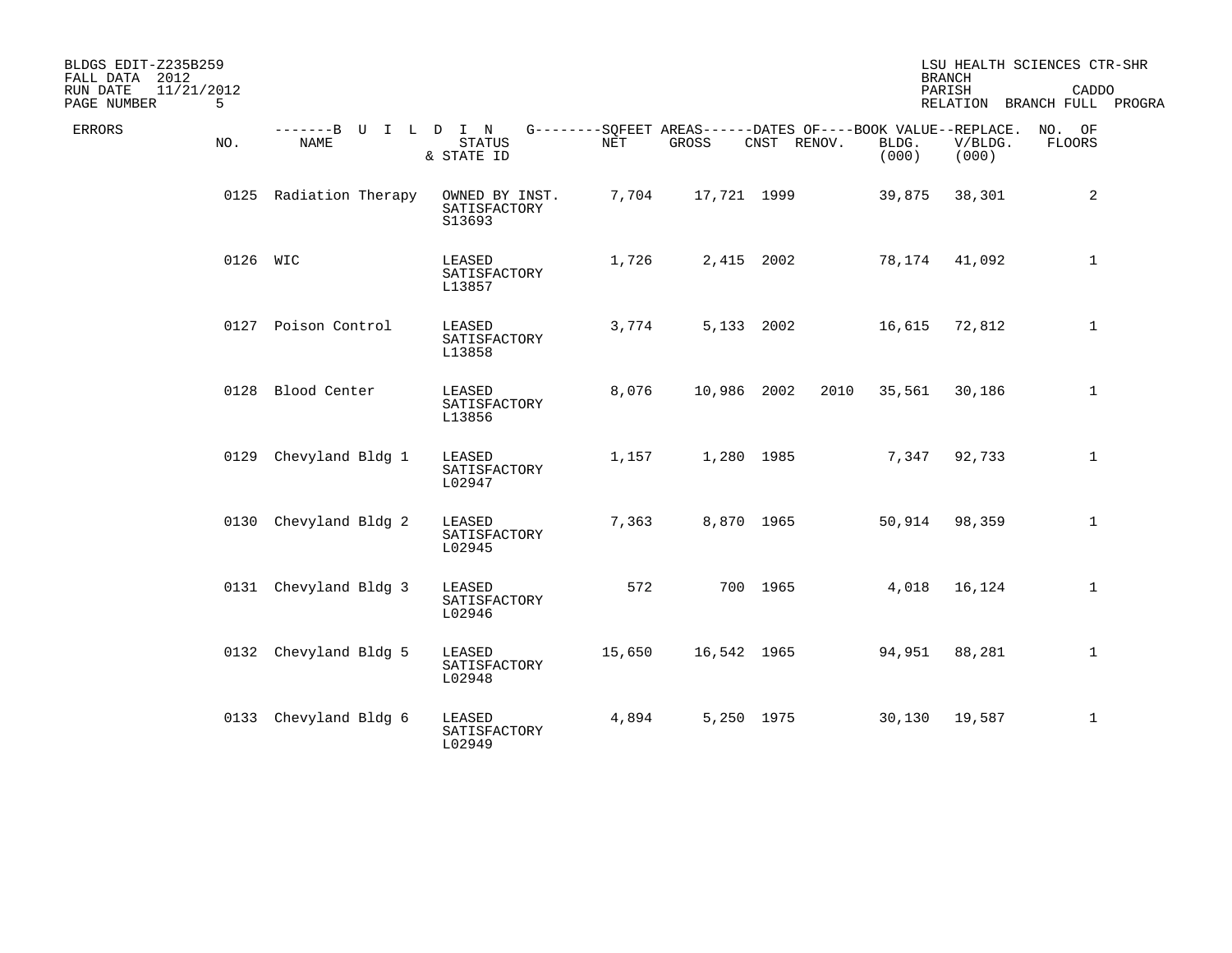| BLDGS EDIT-Z235B259<br>2012<br>FALL DATA<br>11/21/2012<br>RUN DATE<br>PAGE NUMBER<br>6 |                             |                                          |                               |             |                                                               |                | <b>BRANCH</b><br>PARISH<br><b>RELATION</b> | LSU HEALTH SCIENCES CTR-SHR<br>CADDO<br>BRANCH FULL | PROGRA |
|----------------------------------------------------------------------------------------|-----------------------------|------------------------------------------|-------------------------------|-------------|---------------------------------------------------------------|----------------|--------------------------------------------|-----------------------------------------------------|--------|
| ERRORS<br>NO.                                                                          | $---B$<br>τJ<br><b>NAME</b> | N<br><b>STATUS</b><br>& STATE ID         | $G------SOFEET$<br><b>NET</b> | GROSS       | AREAS------DATES OF----BOOK VALUE--REPLACE.<br>CNST<br>RENOV. | BLDG.<br>(000) | V/BLDG.<br>(000)                           | NO. OF<br><b>FLOORS</b>                             |        |
|                                                                                        | Chevyland Bldg 7<br>0134    | LEASED<br>SATISFACTORY<br>L02950         | 2,188                         | 2,376 1975  |                                                               | 13,638         | 14,971                                     | $\mathbf{1}$                                        |        |
|                                                                                        | Chevyland Bldg 8<br>0140    | LEASED<br>SATISFACTORY<br>L02950         | 7,944                         | 8,540 1985  |                                                               | 49,020         | 52,179                                     | $1\,$                                               |        |
|                                                                                        | Chevyland Bldg 4<br>0141    | LEASED<br>SATISFACTORY<br>L02947         | 12,545                        | 14,650 1965 |                                                               | 84,091         | 67,272                                     | $1\,$                                               |        |
|                                                                                        | Allied Health Faci<br>0142  | OWNED BY INST.<br>SATISFACTORY<br>S15939 | 48,123                        | 76,963      | 2006                                                          | 10,867         | 11,463                                     | 5                                                   |        |
|                                                                                        | 0143<br>Northwest Coalitio  | <b>LEASED</b><br>SATISFACTORY<br>L03145  | 2,413                         | 3,356 1980  |                                                               |                | 15,000                                     | 1                                                   |        |